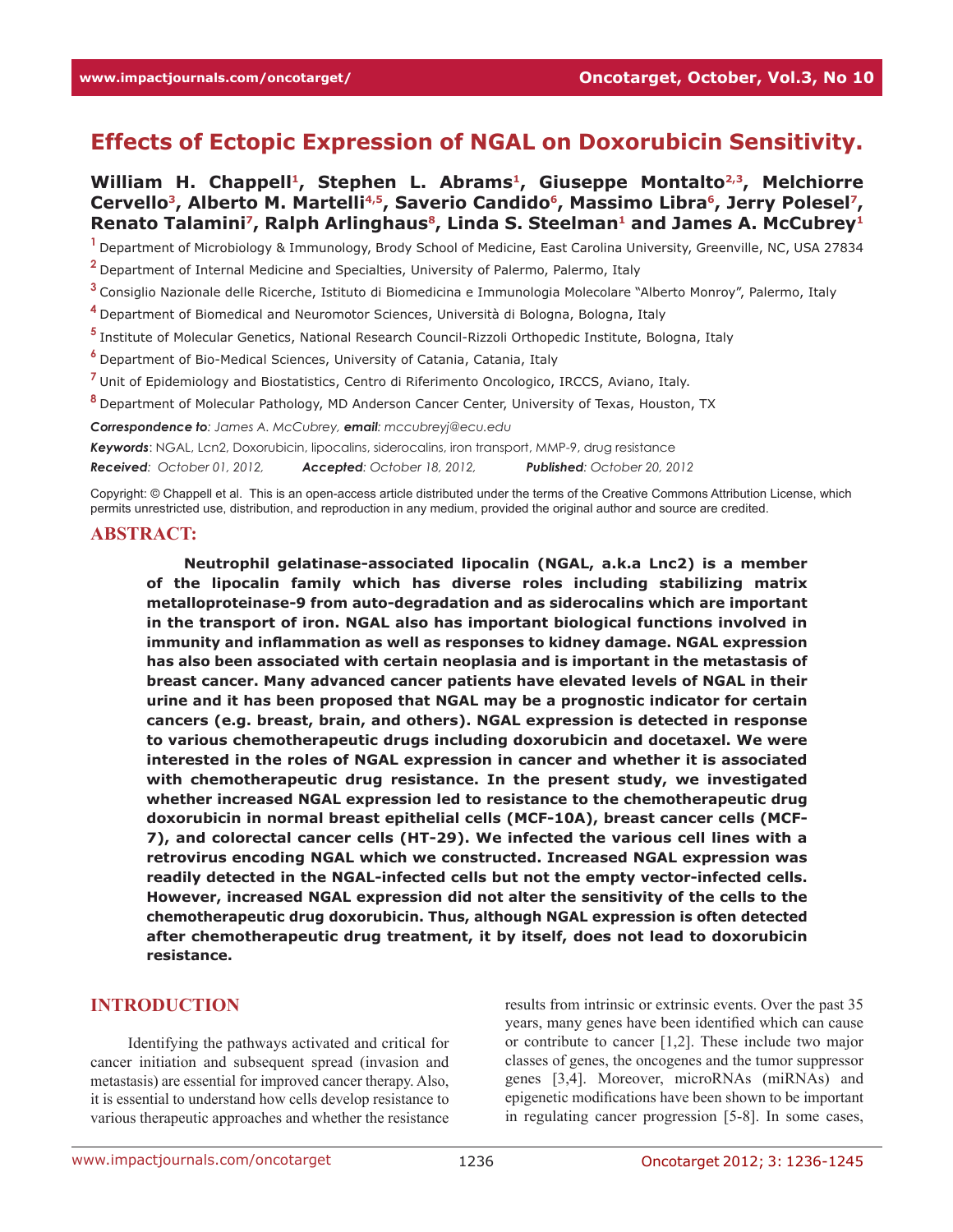the genetic culprit involved in a particular cancer may be known (e.g., BCR-ABL in chronic myeloid leukemia [9,10]. However, in most cases, there are multiple genetic and epigenetic events occuring which interact and develop into a cancer cell capable of becoming metastatic and/ or drug resistant. In addition, there are other important contributions by the tumor microenvironment which aid in the progression of the cancer as well as resistance to various therapeutic approaches and the survival of cancer initiating cells [11-13].

One factor which may be important for cancer survival and metastasis is neutrophil gelatinase-associated lipocalin (NGAL). One of the genomic responses to common cancer treatments such as radiation and chemotherapy is the induction of NGAL expression [14- 19]. NGAL may act to stabilize MMP-9 and increase its ability to degrade the extracellular matrix, hence promoting metastasis.

NGAL expression is regulated by the transcription

factors: NF-kappaB, CEBP and others [20-24]. Radiation and chemotherapy may induce reactive oxygen species (ROS) that result in NF-kappaB activation [25,26] and subsequent downstream NGAL transcription. In addition, the tumor microevironment may alter NF-kappaB activity [27]. Chemo- and radiotherapy could result in the synthesis of NGAL in cancer cells which may lead to the development of therapy-resistant cells. These cells can contribute to the reemergence and metastasis of the cancer as increased NGAL expression may allow the cells to persist under conditions where the therapy-sensitive cancer cells could not normally survive.

Cancer cells have increased demands for intracellular iron. NGAL is a member of the lipocalin family and as such is capable of serving as siderocalins or molecules involved in the transport of iron and other molecules [28]. Iron is essential for many key processes, including the rate-limiting step in DNA synthesis carried out by ribonucleotide reductase [29]. Iron  $(Fe^{++})$  is also



**Figure 1: Overview of Potential Effects of NGAL on Cellular Growth.** NGAL may serve diverse biochemical functions from stabilizing MMP-9 at the cellular membrane in association with CD44 and E-Cadherin (E-Cad), to roles in promoting EMT and invasion. In addition, NGAL may have roles in the transport of iron into the cell and influence iron-mediated gene expression. NGAL gene expression is infuenced by many transcription figures including NF-κB, p53, and potential hormones such as the estrogen receptor (ER). Iron mediated gene expression is complex and can influence the expression of many genes involved in cancer metastasis such as Twist, Slug, and Snail.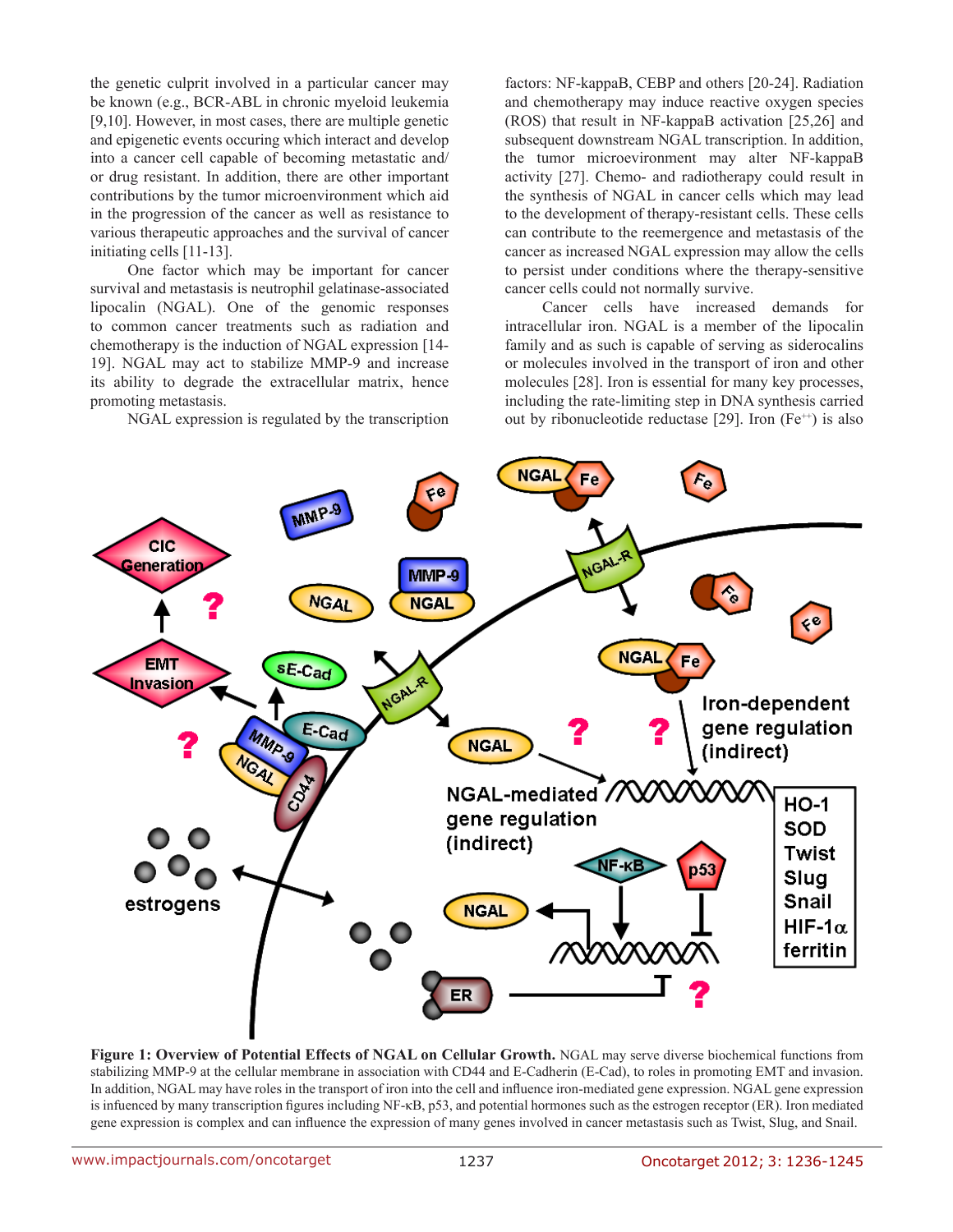required for cells to progress through the cell cycle from  $G<sub>1</sub>$  to S phase. Tumor cells have a high requirement for iron and express elevated levels of the transferrin receptor-1 [30-34]. Novel chelators of iron are being considered for cancer treatment [35]. Iron chelators, such as Desferrioxamine (DFO), inhibit cellular iron transport and have been evualated in various cancer clinical trials [36]. Oxygen and iron concentrations may be altered in the tumor microenvironment due to drastic tumor growth [37-40]. In order for a cancer cell to survive, invade, and metastasize it may have to have increased iron transport as well as elevated glycolysis [11-14,40,41]. The role of iron transport in chemotherapeutic drug resistance of cancer cells is complex and may depend on the particular drug and cancer type investigated [42,43]. Interestingly, some iron depletors have been shown to decrease resistance of certain cancer cells to chemotherapeutic drugs including doxorubicin [44,45].

Increased levels of NGAL have been detected in the urine of patients with various types of cancer (i.e. brain, breast, colon, ovarian, pancreatic and prostate). Novel non-invasive urine-based tests could prove useful for the detection and/or prognosis of many cancer types [46-49].

The role(s) of NGAL in chemotherapeutic drug resistance, invasion, and cancer metastasis are not fully elucidated [15]. Targeting NGAL could result in decreased cancer cell survival and tumor regression



**Figure 2: NGAL Expression in pLXSN and NGAL Infected Cells.** pLXSN empty vector and NGAL infected MCF-10A, MCF-7, and HT-29T were cultured for 24 hours in the absence of FBS and then the supernatants were analyzed for the expression of NGAL as described in Material & Methods. All the experiments in this figure were performed at the same time (set up on the same day).

as well as improve the effectiveness of radiation and chemotherapy in cancer therapy. NGAL is considered by some scientists to have properties of an oncogene. It has been shown in some studies to increase the mobility, invasion, metastasis, and tumorigenesis of certain cancer cells [breast, colorectal cancer (CRC)] [50-52]. Elevated expression of NGAL increases the invasiveness of certain cancer cells, while inhibition of NGAL expression decreases their invasiveness and metastasis [17, 19, 50]. New approaches to target MMP-9/NGAL are needed as MMP-9 inhibitors have not performed well in clinical cancer trials [54] and NGAL has functions which are independent of MMP-9.

NGAL may exert many different effects that are important in invasion and metastasis. NGAL can stabilize MMP-9 at the cell surface [55-57]. This complex may be associated with CD44 which may promote the cleavage of E-Cadherin (E-Cad) into soluble (s)E-Cad thereby promoting EMT [57,58]. A diagram illustrating potential effects of NGAL on cell survival is presented in Figure 1. In the following studies, we examined the effects of ectopic NGAL expression on the sensitivity of breast cancer and CRC to a common chemotherapeutic drug used to treat many cancer patients (doxorubicin, a.k.a Adriamycin). We chose to examine the effects of ecotopic NGAL expression on sensitivity to doxorubicin on two different different types of cancers. Breast cancer which is generally sensitive to doxorubicin therapy and CRC which is considered resistant to doxorubicin therapy. An immortalized breast epithelial cell line, MCF-10A, was also examined in these studies.

## **RESULTS**

## **Infection of Cell Lines with a Retrovirus Encoding NGAL and Expression of Ectopic NGAL.**

 MCF-10A, MCF-7, and HT-29 cells were infected with a retrovirus encoding NGAL or the empty retrovirus pLXSN. NGAL was detected in the supernatants from NGAL retrovirus infected cells (Figure 2). In contrast, NGAL was not detected in the empty vector pLXSN virus infected cells.

### **Effects of Enforced NGAL Expression on Sensitivity to Doxorubicin.**

 We next examined the effects of elevated NGAL expression on the sensitivity of the cell lines to doxorubicin using MTT assays. A representative MTT assay is presented in Figure 3. Also included in these anaylses were the effects of doxorubicin on a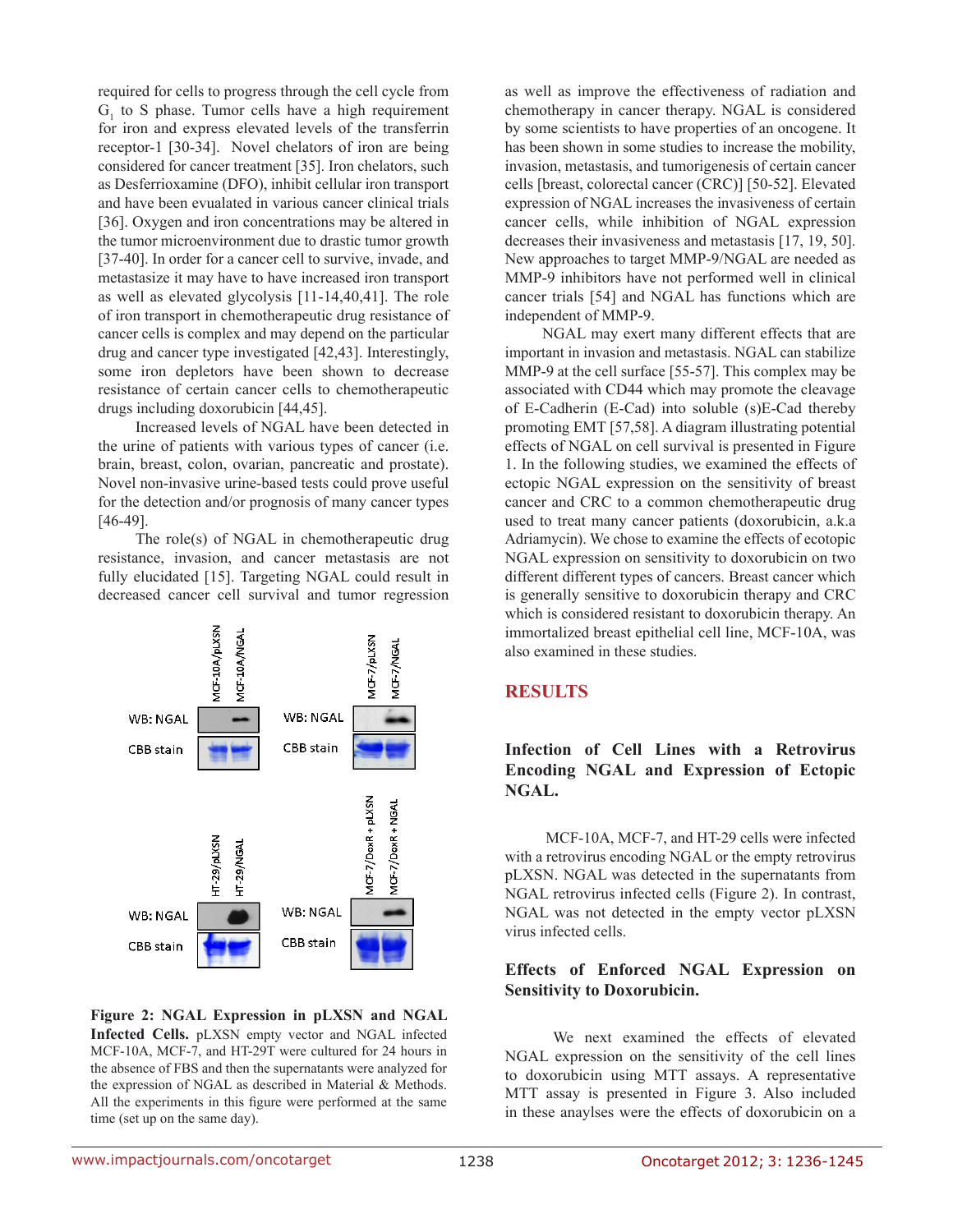

**Figure 3: Doxorubicin IC<sub>50</sub> analysis in NGAL and pLXSN Infected Cells and Doxorubicin-Resistant MCF-7/Dox<sup>R</sup> Cells.** Cells were collected and seeded (2000 cells/well) in 96 well plates. The following day, serial two-fold dilutions of doxorubicin were added to the wells. Four days later, MTT assays were performed to determine the effects of doxorubicin on: Panel A) MCF-10A/pLXSN (solid squares), MCF-10A/NGAL (solid triangles), Panel B) MCF-7/pLXSN (solid squares), MCF-7/NGAL (solid triangles) and 25 nM doxorubicin selected MCF-7/Dox<sup>R</sup> cells (solid circles), Panel C) HT-29/pLXSN (solid squares), HT-29/NGAL (solid triangles). A hatched horizontal line is present at the 50% relative growth mark from which the IC<sub>50</sub> can be calculated. A veritical arrow indicates the IC<sub>50</sub>. The statistical significance was determined by the unpaired *t* test (\*\*\*, P<0.001). All the experiments in this figure were performed at the same time (set up on the same day). These experiments were repeated multiple times and similar results were obtained.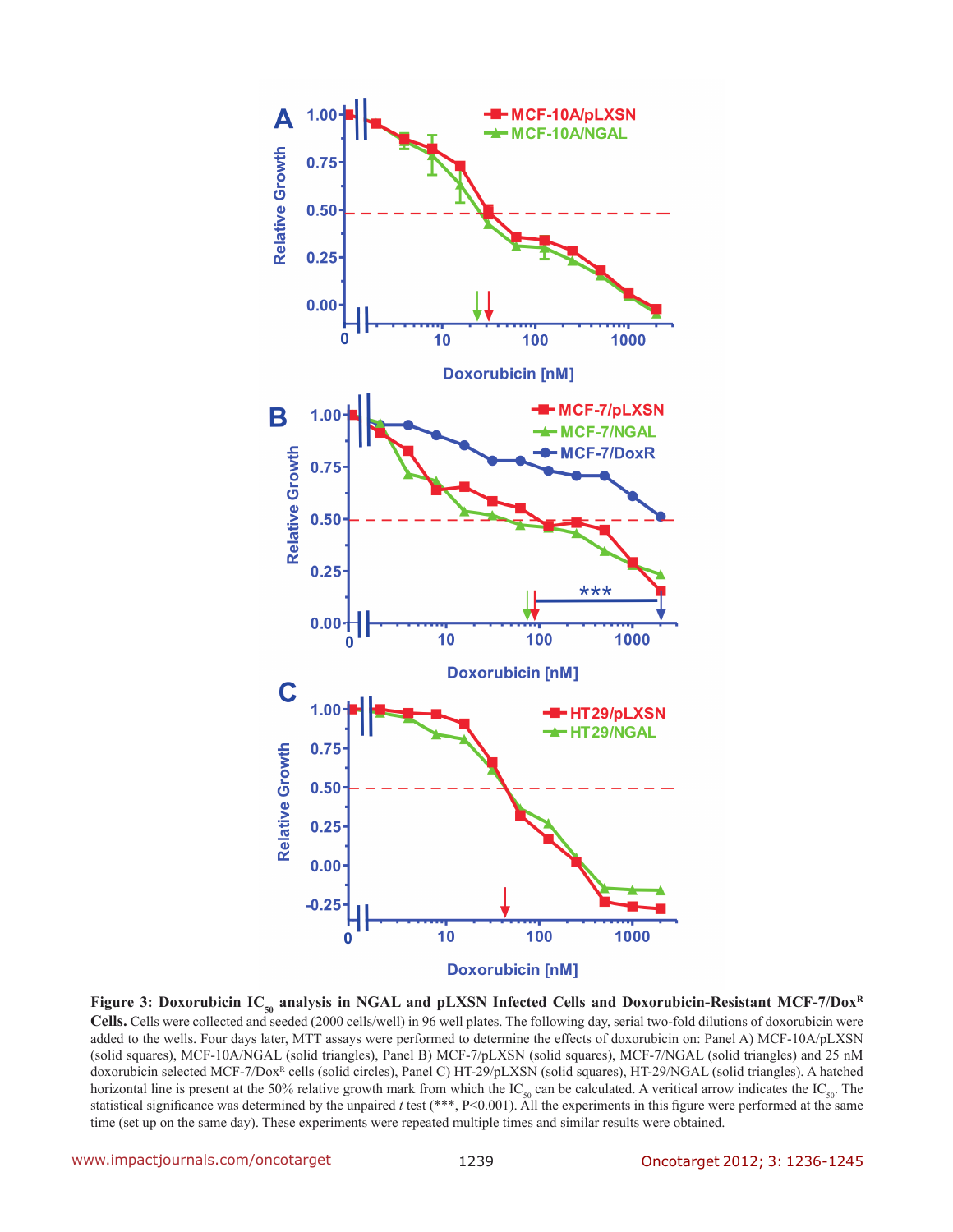| <b>Cell Line</b> | <b>Type</b>                                                | <b>Doxorubicin IC50</b> |
|------------------|------------------------------------------------------------|-------------------------|
| MCF-10A/pLXSN    | mammary luminal epithelial,<br>non malignant, near diploid | $32 \text{ nM}$         |
| MCF-10A/NGAL     |                                                            | $30 \text{ nM}$         |
| MCF-7/pLXSN      | breast cancer ER+, luminal                                 | $90 \text{ nM}$         |
| MCF-7/NGAL       |                                                            | $80 \text{ nM}$         |
| $MCF-7/DoxR$     | doxorubicin resistant MCF-7 2000 nM                        |                         |
| $HT-27/bLXSN$    | colorectal cancer                                          | $40 \text{ nM}$         |
| HT-27/NGAL       |                                                            | $40 \text{ nM}$         |

**Table 1: Effects of Ectopic NGAL Expression on the Doxorubicin IC50 in Cell Lines Derived from Different Cancer Types.1**

1 MTT analysis was performed with different unselected cancer lines and certain 25 nM doxorubicin resistant (DoxR). Determined by plating 5,000 cells/well in 96 well plates in phenol red free RPMI 1640 + 10% FBS. Serial 2-fold dilutions (n=12 dilutions) of doxorubicin were dispensed into 8 wells per each doxorubicin concentration after the first day. MTT analysis was performed after 4 additional days of incubation and results were normalized to untreated cells as described [62].

doxorubicin-resistant MCF-7 line named MCF-7/DoxR (Chappell AER paper in press) that were performed at the same time. Clearly, the doxorubicin-resistant MCF-7/Dox<sup>R</sup> is approximately 20-fold more resistant to doxorubicin than the MCF-7/pLXSN or MCF-7/NGAL cell lines demonstrating that NGAL expression alone does not confer doxorubicin resistance in these cells.

The doxorubicin  $IC_{50}$ s for various NGAL- and pLXSN-infected cell lines representing different tissues are presented in Table 1. Increased NGAL expression did not significantly ( $>2$ -fold) alter the IC<sub>50</sub>s for doxorubicin in the cell lines examined.

### **DISCUSSION.**

These studies were undertaken to determine whether increased NGAL expression altered the sensitivity to the chemotherapeutic drug doxorubicin in cancer cell types which are normally sensitive to doxorubicin (breast) and cancer cell types which are normally resistant to doxorubicin (CRC) as well as immortalized breast epithelial cells (MCF-10A) which are not malignant. NGAL may have roles in iron transport which may be associated with chemoresistance in certain cancers. Some studies have shown that iron chelators will reduce chemotherapeutic drug resistance [44,45]. However, in our studies, elevated NGAL expression did not alter the sensitivity to doxorubicin of neither the breast cancer nor CRC cells examined. Additionally, it did not alter the sensitivity of the immortalized breast epithelial MCF-10A cells. Note, it is also conceivable that elevated NGAL expression could have made the cells more sensitive to doxorubicin, but that did not appear to occur in these cells, or other cells examined.

The doxorubicin resistant MCF-7/Dox<sup>R</sup> cell line was also infected with the retrovirus encoding NGAL (Figure 2), however, these cells were not more resistant to doxorubicin than empty vector control MCF-7/Dox<sup>R</sup> cells (data not presented). NGAL expression was not detected at higher levels in drug resistant MCF-7/ $Dox^R+pLXSN$ cells than MCF-7/pLXSN (Figure 2). Moreover, the doxorubicin resistant MCF-7/Dox<sup>R</sup> cells do not normally express NGAL; however, upon treatment with doxorubicin increased NGAL protein has been detected [59]. Elevated NGAL expression does not appear, by itself, to increase the resistance to doxorubicin in the cells examined. Such changes could be occurring in the regulation of various signaling pathways or drug transporters in these cells.

Although NGAL expression has been associated with a poor prognosis in breast and other cancers [24,60,61], elevated expression of NGAL does not alter the  $IC_{50}$  for the chemotherapeutic drug doxorubicin. Furthermore, elevated expression of NGAL did not alter the responses of either the CRC line HT-29 or the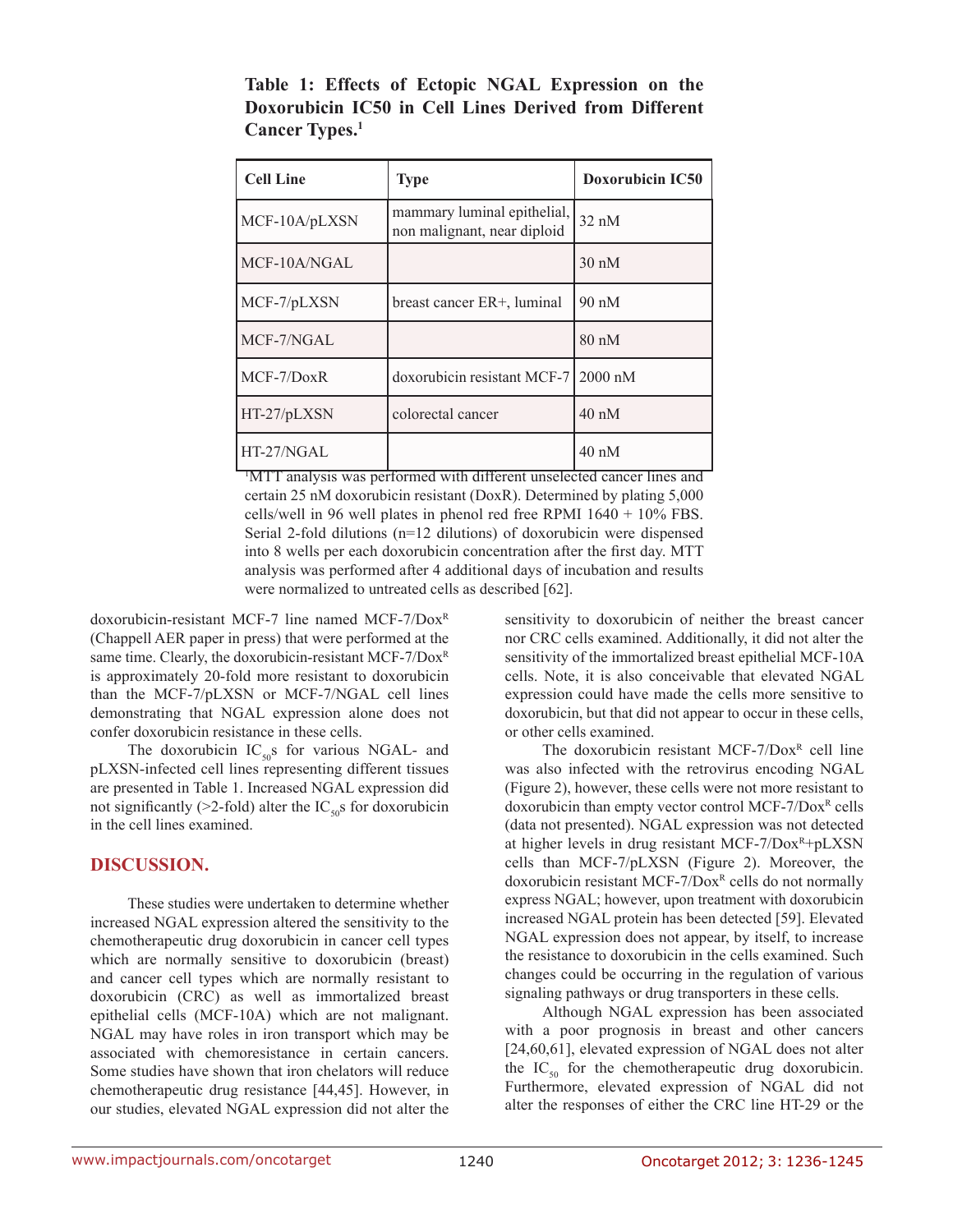immortalized epithelial line MCF-10A to doxorubicin.

### **MATERIALS & METHODS.**

#### **Cell Lines and Growth Factors.**

The breast cancer (MCF-7) and CRC (HT-29) cell lines were obtained from the ATCC (Rockville, MD, USA). Cells were maintained in a humidified  $5\%$  CO<sub>2</sub> incubator at 37° C with RPMI-1640 [(RPMI) Invitrogen, Carlsbad, CA, USA] supplemented with 10% fetal bovine serum (FBS) (Atlanta Biologicals, Atlanta, GA, USA). This complete RPMI media is abbreviated cRPMI. The immortalized breast epithelial MCF-10A line was obtained from the ATCC and cultured in DMEM/F12 (Invitrogen) medium containing: 2.5mM L-glutamine, supplemented with 5% heat inactivated equine serum (Invitrogen), 500 ng/ml hydrocortisone (Sigma-Aldrich), 21.5 ng/ml epidermal growth factor (EGF) (Sigma-Aldrich), 10 μg/ml insulin (Sigma-Aldrich), 100 ng/ml cholera toxin (Sigma-Aldrich), and 15mM HEPES (Sigma-Aldrich).

#### **Methylthiazol Tetrazolium Assay.**

Methylthiazol tetrazolium (MTT) assays were performed to determine a cell line's sensitivity to chemotherapeutic drugs.  $2 \times 10^3$  cells per well were plated in 96-well plates in 100 μL of cRPMI without phenol red (Invitrogen™, Carlsbad, CA) and allowed to attach overnight under normal culture conditions. The next day, serial two-fold dilutions of a chemotherapeutic drug were made and 100 μL of each dilution were added to a corresponding well on the 96-well plate. Cells were incubated for four days under normal culture conditions. On the fourth day, 22.2 μL of a 5 mg/mL solution of thiazolyl blue tetrazolium bromide (Sigma-Aldrich, Saint Louis, MO) in 1X PBS was added to each well and incubated for 90 minutes at 37° C. The media was then removed and 150 μL of dimethyl sulfoxide (DMSO) (Fisher Scientific, Pittsburgh, PA) was added to resuspend formazin crystals to produce a purple color which was subsequently read on a Multiskan EX Microplate photometer (Thermo Scientific, Hudson, NH) at a wavelength of 570 nm. Colormetric readings were normalized against plates of non-treated cells under identical culture conditions. Relative growth was calculated by dividing normalized cell growth values in the presence of drugs by normalized cell growth values in the absence of drugs and the results were graphed. Drug concentrations that killed at least 50% of the cells  $(IC_{50})$ were determined from the calculated graphed values  $[62]$ .

### **Construction of Retroviral Vector Containing NGAL.**

The pLXSN/NGAL retroviral expression vector (referred to here and throughout this study as NGAL) was constructed using the retroviral vector pLXSN (Clontech©, Mountain View, CA) as the backbone. The full length cDNA of human NGAL (*Lcn2*, GenBank accession no. BC033089) was amplified from the pcDNA3.1(+)-NGAL plasmid [51] using specific primers for regions flanking either ends of the gene insert. The PCR product was then inserted into a pCR2.1-TOPOR TA vector (Invitrogen™, Carlsbad, CA), subsequently digested with EcoRI endonuclease (New England Biolabs®, Ipswich, MA), and the resulting gene fragment was ligated into the EcoRI digested pLXSN vector.

### **Packaging of Retroviral Vectors.**

Packaging of the retroviral vectors used in this study was as follows. 10 mL of a 0.1 % gelatin/sterile water solution (Specialty Media, Chemicon/Millipore™, Billerica, MA) was used to gelatin coat Corning 75 cm<sup>2</sup> flasks (Corning, NY) for one hour at room temperature and then removed. Following two subsequent washes with 1X phosphate buffered saline (PBS) (110 mM NaCl, 2.1 mM KCl, 1.1 mM  $KH_2PO_4$ , 6.7 mM Na<sub>3</sub>PO<sub>4</sub>, pH 7.4),  $6 \times 10^6$  total 293T cells were plated in 10 mL cDMEM and allowed to adhere at 37<sup>o</sup>C overnight to the gelatin coated flasks. The next day, the culture media was removed and replaced with 10 mL fresh cDMEM one hour prior to transfection. DNA calcium phosphate precipitation was used to transfect 293T cells. 15 μg of the packaging vector pCL-Ampho (Imgenex©, San Diego, CA) was mixed with 35 μg of pLXSN/NGAL, in 1.5 mL of  $0.25$  M CaCl<sub>2</sub>. This mixture was then added drop wise to 1.5 mL of 2X HBS (50 mM HEPES, 280 mM  $\text{NaCl}_2$ , 1.5 mM  $\text{Na}_2\text{HPO4}$ , pH 7.17) and allowed to precipitate at room temperature for 45 minutes. After the precipitate incubation time, the solution of calcium-phosphate/DNA was added to the T75 flask of 293T cells and incubated for six hours at 37° C in a humidified incubator with 5%  $CO<sub>2</sub>$ . Media was then removed and replaced with 9 mL of a 15% glycerol/PBS solution for one minute at room temperature. This solution was then removed and the cells gently washed once with 1X PBS before adding back 10 mL of fresh cDMEM. Spent media containing the packaged virus particles were harvested 48 and 72 hours later. The viral supernatant was filtered through a 0.45 μm PVDF filter (Millipore™,Billerica, MA) to remove cellular debris, aliquoted, and used fresh for subsequent retroviral transductions or stored frozen at -80° C for later use. The viral supernatants were used to infected the various cell lines and stable transformed pools or either NGAL or pLXSN (empty vector control) were selected in media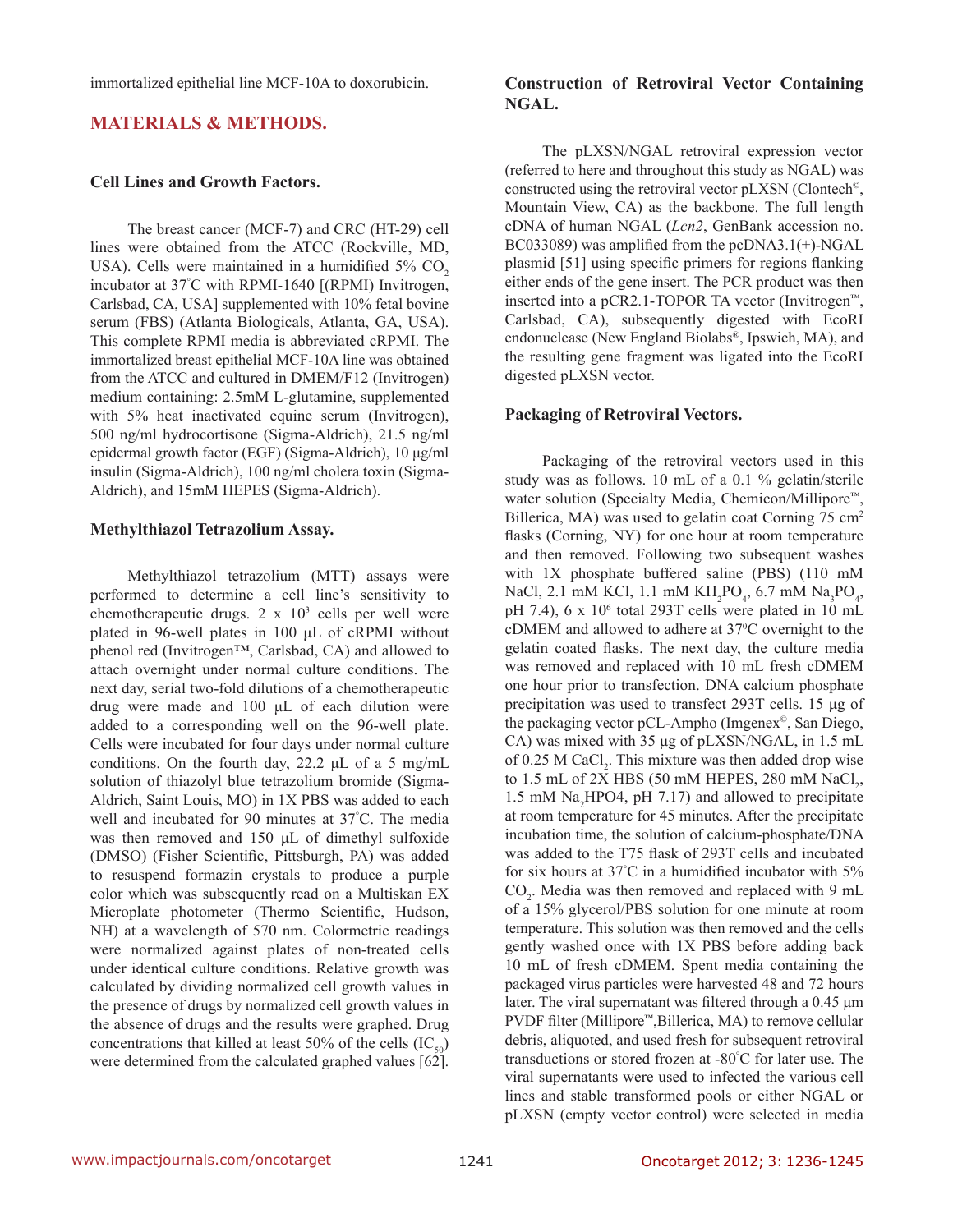contain 2 mg/ml G418 (Geneticin®, Sigma-Aldrich) after 2-3 weeks of section. Medium was changed every 3 days with fresh medium containing 2 mg/ml G418.

#### **Detection of Secreted NGAL**

Supernatant lysates used to determine the levels of NGAL protein in the supernatant were harvested and prepared as follows. All cell lines were plated in 6-well plates and cultured under normal culture conditions in cRPMI. Once the cells reached 80% confluency the media were removed, the cells were washed twice with 1X PBS, and 2 mL of fresh RPMI without FBS was added back. After 24 hours, the supernatants were harvested, cleared of cellular debris via centrifugation, and processed. Total protein from the collected supernatants was isolated by mixing 1 mL of the sample with 250  $\mu$ L of 100% (w/v) trichloroacetic acid (TCA) (Sigma-Aldridge, Saint Louis, MO) and incubating the mixture at 4° C for 15 minutes. The sample pellets were collected via centrifugation at 14000 RPM for 15 minutes. The pellets were washed twice with ice cold 100% acetone and allowed to air dry. The protein pellets were resuspended in 25 μL of western sample buffer, boiled for 5 minutes, and examined by western blot analysis.

20 μL of the prepared supernatant samples was separated on 12% Tris-glycine poly-acrylamide gels and transferred to polyvinylidene fluoride (PVDF) membranes (Thermo Scientific, Rockford, IL). All membranes were blocked in 1X Tris-buffered saline + Tween-20 (TBST) (32 mM Tris, 125 mM NaCl, 0.5% Tween-20, pH 8) containing 1% bovine serum albumin (BSA) (Fisher/ Thermo Scientific, Rockford, IL) overnight at 4° C with gently shaking. Blocked membranes were placed in appropriate dilutions of the NGAL antibody [50] in 1x TBST +  $1\%$  BSA overnight at  $4^{\circ}$ C with gentle shaking. The next day, membranes were washed four times with 1X TBST before adding the appropriate secondary antibody made up in 1X TBST plus 5% non-fat dry milk for one hour. After another round of four washes, the membranes were treated with horseradish peroxidase enhanced chemiluminescence (Pierce/Thermo Scientific, Rockford, IL) as per manufacturer's instructions and protein bands visualized via exposure to X-ray film (Research Products 42 International, Mount Prospect, IL). 0.1% coomassie brilliant blue R250 (CBB) (Sigma-Aldrich) in a 50% methanol/7% acetic acid solution was used to stain total protein on the cellular supernatant immunoblots as a loading control.

## **ACKOWLEDGEMENTS**

RA was supported in part by (PO1 CA49639). MC and GM were supported in part by grants from the Italian "Ministero dell'Istruzione, dell'Università e della Ricerca (Ministry forEducation, Universities and Research) – MIUR" PRIN 2008 and FIRB-MERIT (RBNE08YYBM). MC was also supported in part by a grant to the CNR from the Italian Ministry of Economy and Finance for the Project FaReBio di Qualità. ML was supported in part by a grant from the Italian Ministry of Health, Ricerca Finalizzata Stemness 2008 entitled "Molecular Determinants of Stemness and Mesenchymal Phenotype in Breast Cancer". AMM was supported in part by grants from: Italian Ministry of Health Ricerca Finalizzata 2008 "Molecular therapy in pediatric sarcomas and leukemias against IGF-IR system: new drugs, best drug-drug interactions, mechanisms of resistance and indicators of efficacy", MIUR PRIN 2008 (2008THTNLC), and MIUR FIRB 2010 (RBAP10447J-003) and 2011 (RBAP11ZJFA\_001). JP and RT were supported in part by a grant from Fondazione Umberto Veronesi entitled "*Neutrophil gelatinase-associated lipocalin (NGAL) and matrix metalloproteinases (MMPS) as biomarkers of bladder cancer development and progression*".

## **REFERENCE**

- 1. Steelman LS, Chappell WH, Abrams SL, Kempf RC, Long J, Laidler P, Mijatovic S, Maksimovic-Ivanic D, Stivala F, Mazzarino MC, Donia M, Fagone P, Malaponte G, Nicoletti F, Libra M, Milella M, et al. Aging. 2011;3:192-222.
- 2. Chiavarina B. Whitaker-Menezes D. Migneco G. Martinez-Outschoorn UE. Pavlides S. Howell A. Tanowitz HB. Casimiro MC. Wang C. Pestell RG. Grieshaber P. Caro J. Sotgia F. Lisanti MP. HIF1-alpha functions as a tumor promoter in cancer associated fibroblasts, and as a tumor suppressor in breast cancer cells: Autophagy drives compartment-specific oncogenesis. Cell Cycle. 2011;9:3534-3551.
- 3. McCubrey JA, Steelman LS, Chappell WH, Abrams SL, Franklin RA, Montalto G, Cervello M, Nicoletti F, Fagone P, Malaponte G, Mazzarino MC, Candido S, Libra M, Bäsecke J, Milella M, Tafuri A et al. Mutations and deregulation of Ras/Raf/MEK/ERK and PI3K/PTEN/Akt/ mTOR cascades which alter therapy response. Oncotarget 2012;3:954-987.
- 4. Witkiewicz AK. Kline J. Queenan M. Brody JR. Tsirigos A. Bilal E. Pavlides S. Ertel A. Sotgia F. Lisanti MP. Molecular profiling of a lethal tumor microenvironment, as defined by stromal caveolin-1 status in breast cancers. Cell Cycle. 2011;10:1794-1809.
- 5. Godlewski J, Bronisz A, Nowicki MO, Chiocca EA, Lawler S. microRNA-451: A conditional switch controlling glioma cell proliferation and migration. Cell Cycle. 2010; 9: 2742- 2748.
- 6. Oliveras-Ferraros C, Cufi S, Vazquez-Martin A, Torres-Garcia VZ, Del Barco S, Martin-Castillo B, Menendez JA. Micro(mi)RNA expression profile of breast cancer epithelial cells treated with the anti-diabetic drug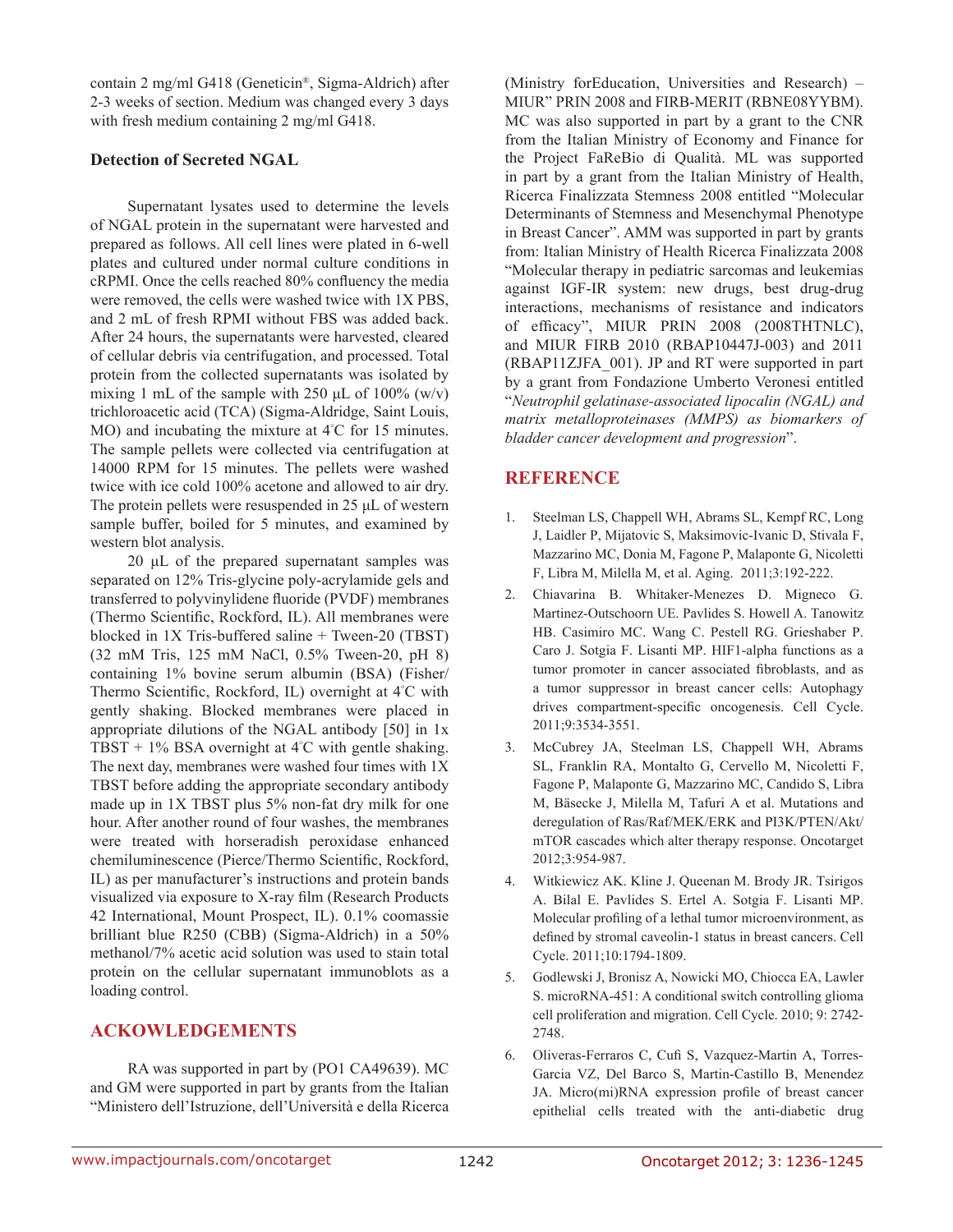metformin: induction of the tumor suppressor miRNA let-7a and suppression of the TGFbeta-induced oncomiR miRNA-181a. Cell Cycle. 2011;10:1144-1451.

- 7. Garcia JM, Silva J, Pena C, Garcia V, Rodríguez R, Cruz MA, Cantos B, Provencio M, España P, Bonilla F. Promoter methylation of the PTEN gene is a common molecular change in breast cancer. Genes Chromosomes Cancer. 2004; 41:117-124.
- 8. Wang L, Wang WL, Zhang Y, Guo SP, Zhang J, Li QL. Epigenetic and genetic alterations of PTEN in hepatocellular carcinoma. Hepatol Res. 2007;37:389-396.
- 9. Hochhaus A. La Rosee P. Muller MC. Ernst T. Cross NC. Impact of BCR-ABL mutations on patients with chronic myeloid leukemia.Cell Cycle. 2011;10:250-260.
- 10. Chomel JC. Turhan AG. Chronic myeloid leukemia stem cells in the era of targeted therapies: resistance, persistence and long-term dormancy. Oncotarget. 2011;2:713-727.
- 11. Martinez-Outschoorn UE. Trimmer C. Lin Z. Whitaker-Menezes D. Chiavarina B. Zhou J. Wang C. Pavlides S. Martinez-Cantarin MP. Capozza F. Witkiewicz AK. Flomenberg N. Howell A. Pestell RG. Caro J. Lisanti MP. Sotgia F. Autophagy in cancer associated fibroblasts promotes tumor cell survival: Role of hypoxia, HIF1 induction and NFkappaB activation in the tumor stromal microenvironment. Cell Cycle. 2010;9:3515-3533.
- 12. Pavlides S. Tsirigos A. Vera I. Flomenberg N. Frank PG. Casimiro MC. Wang C. Pestell RG. Martinez-Outschoorn UE. Howell A. Sotgia F. Lisanti MP. Transcriptional evidence for the "Reverse Warburg Effect" in human breast cancer tumor stroma and metastasis: similarities with oxidative stress, inflammation, Alzheimer's disease, and "Neuron-Glia Metabolic Coupling". Aging. 2010;2:185- 199.
- 13. Martinez-Outschoorn UE. Prisco M. Ertel A. Tsirigos A. Lin Z. Pavlides S. Wang C. Flomenberg N. Knudsen ES. Howell A. Pestell RG. Sotgia F. Lisanti MP. Ketones and lactate increase cancer cell "stemness," driving recurrence, metastasis and poor clinical outcome in breast cancer: achieving personalized medicine via Metabolo-Genomics. Cell Cycle. 2011;10:1271-1286.
- 14. Yan L, Borregaard N, Kjeldsen L, Moses MA. The high molecular weight urinary matrix metalloproteinase (MMP) activity is a complex of gelatinase B/MMP-9 and neutrophil gelatinase B/MMP-9 and neutrophil gelatinase-associated lipocalin (NGAL). Modulation of MMP-9 activity by NGAL. J Biol Chem. 2001;276: 37258-37265.
- 15. Roy R, Lousi G, Loughlin KR, Wiederschain D, Kilroy SM, Lamb CC, Zurakowski D, Moses MD. Tumorspecific urinary matrix metalloproteinase fingerprinting: identification of high molecular weight urinary matrix metalloproteinase species. Clin Cancer Res. 2008;14:6610- 6617.
- 16. Yang J, Bielenberg DR, Rodig SJ, Doiron R, Clifton MC, Kung AL, Strong RK, Zurakowski D, Moses MA. Lipocalin 2 promotes breast cancer progression. Proc Natl Acad Sci

USA. 2009; 106:3913-3918.

- 17. Yang J, Moses MA. Lipocalin 2: a multifaceted modulator of human cancer. Cell Cycle. 2009;8:2347-2352.
- 18. Bolignano D, Donato V, Lacquaniti A, Fazio MR, Bono C, Coppolino G, Buemi M. Neutrophi gelatinase-associated lipocalin (NGAL) in human neoplasias: a new protein enters the scene. Cancer Letters. 2010;288:10-16.
- 19. Leng X, Wu Y, Arlinghaus RB. Relationships of lipocalin 2 with breast tumorigenesis and metastasis. J Cell Physiol. 2011;226:309-314.
- 20. Shen F, Hu Zihua, Goswami J, Gaffen SL. Identification of common transcriptional regulatory elements in interleukin-17 target genes. J Biol Chem 2006;281:24138- 24148.
- 21. Matsuo S, Yamazaki S, Takeshige K, Muta T. Crucial roles of binding sites for NF-κB and C/EBP in IκB-zeta-mediated transcriptional activation. Biochem J. 2007;405:605-615.
- 22. Roukenar MH, Kuwahara Y, Baba T, Roushandeh AM, Ebishima S, Abe S, Ohkubo Y, Fukumoto M. Oxidative stress induced lipocalin 2 gene expression: addressing its experession under the harmful conditions. J Radiat Res. 2007;48:39-44.
- 23. Iannetti A, Pacifico F, Acquaviva R, Lavorgna A, Crescenzi E, Vascotto C, Tell G, Salzano AM, Scaloni A, Vuttariello E, Chiappetta G, Formisano S, Leonardi A. The neutrophils gelatinase-associated lipocalin (NGAL) a NF-kappaBregulated gene, is a survival factor for thyroid neoplastic cells. Proc Natl Acad Sci USA. 2008;105:14058-14063.
- 24. Bauer M, Eickhoff JC, Gould MN, Mundhenke C, Maass N, Friendl A. Neutrophil gelatinase-associated lipocalin (NGAL) is a predictor of poor prognosis in human primary breast cancer. Breast Cancer Res Treat. 2008;108:389-397.
- 25. Steelman LS, Franklin RA, Abrams SL, Chappell W, Kempf CR, Bäsecke J, Stivala F, Donia M, Fagone P, Nicoletti F, Libra M, Ruvolo P, Ruvolo V, Evangelisti C, Martelli AM, McCubrey JA. Roles of the Ras/Raf/MEK/ ERK Pathway in Leukemia Therapy. Leukemia. 2011: 25:1080-94.
- 26. Barre B, Coqueret O, Perkins ND. Regulation of activity and function of the p52 NF-kappaB subunit following DNA damage. Cell Cycle. 2010;9:4795-4804.
- 27. Melvin A, Mudie S, Rocha S. Further insights into the mechanism of hypoxia-induced NFkappaB. Cell Cycle. 2011;10:879-882.
- 28. Bao G, Clifton M, Hoette TM, Mori K, Deng SX, Qiu A, Viltard M, Williams D, Paragas N, Leete T, Kulkarni R, Li X, Lee B, Kalandadze A, Ratner AJ, Pizarro JC et al. Iron traffics in circulation bound to a siderocalin (Ngal)-catechol complex. Nat Chem Biol. 2010;6:602-609.
- 29. Yu Y, Kovacevic Z, Richardson DR. Tuning cell cycle regulation with an iron key. Cell Cycle. 2007;6:1982-1994.
- 30. Le NT, Richardson DR. Iron chelators with high antiproliferative activity up-regulate the expression of a growth inhibitory and metastasis suppressor gene: a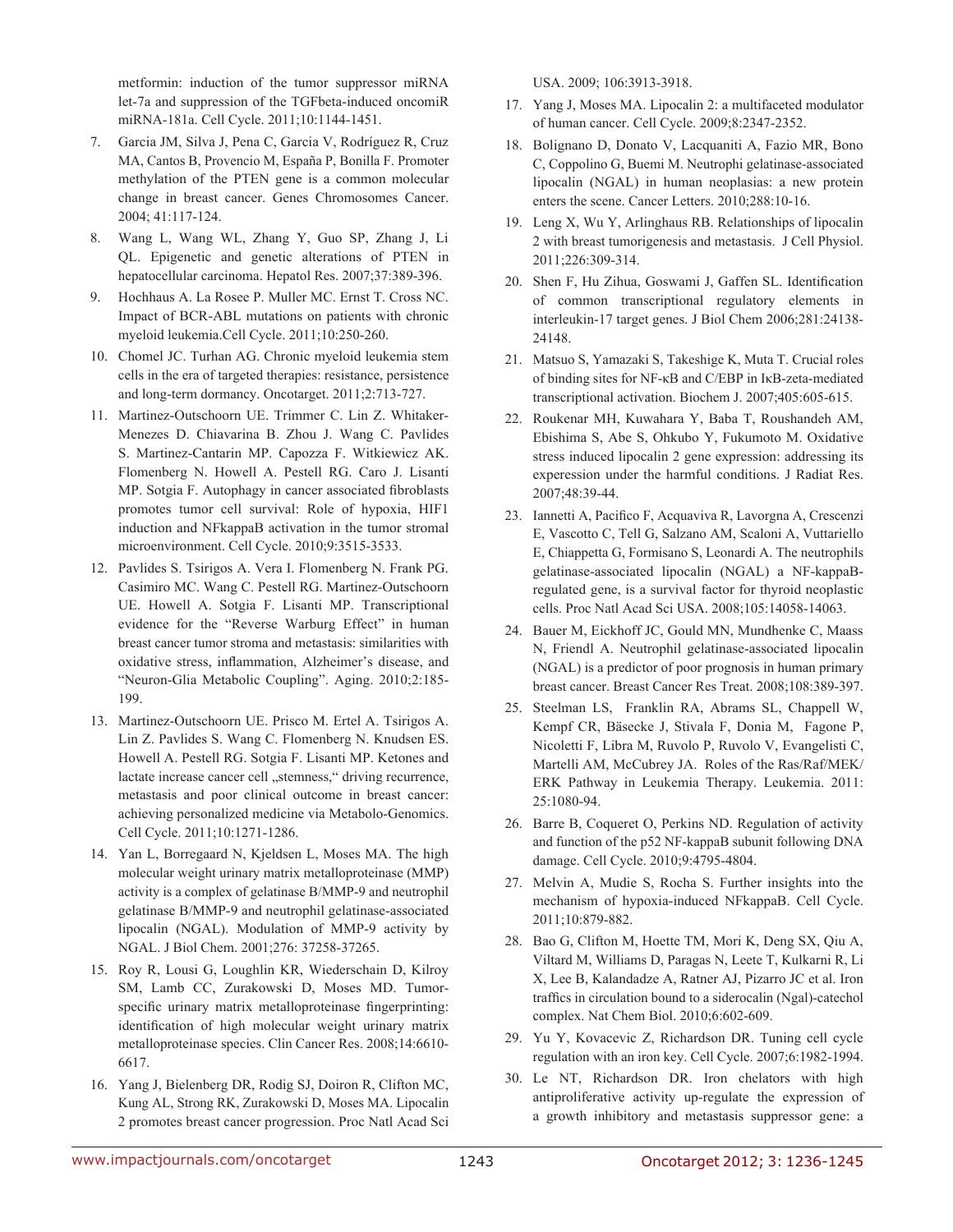link between iron metabolism and proliferation. Blood. 2004;104:2967-2975

- 31. Kovacevic Z, Richardson DR. The metastasis suppressor, Ndrg-1: a new ally in the fight against cancer. Carcinogenesis. 2006;27:2355-2366.
- 32. Kovacevic Z, Fu D, Richardson DR. The iron-regulated metastasis suppressor, Ndrg-1: identification of novel molecular targets. Biochim Biophys Acta. 2008;1783:1981- 1992.
- 33. Assinder SJ, Dong Q, Kovacevic Z, Richardson DR. The TGF-beta, PI3K/Akt and PTEN pathways: established and proposed biochemical integration in prostate cancer. Biochem J. 2009;417:411-421.
- 34. Kovacevic Z, Chikhani S, Lui GY, Sivagurunathan S, Richardson DR. The Iron-Regulated Metastasis Suppressor NDRG1 Targets NEDD4L, PTEN, and SMAD4 and Inhibits the PI3K and Ras Signaling Pathways. Antioxid Redox Signal. 2012 In Press.
- 35. Yu Y, Gutierrez E, Kovacevic Z, Saletta F, Obeidy P, Suryo Rahmanto Y, Richardson DR. Iron chelators for the treatment of cancer. Curr Med Chem. 2012;19:2689-2702.
- 36. Buss JL, Greene BT, Turner J, Torti FM, Torti SV. Iron chelators in cancer chemotherapy. Curr Top Med Chem. 2004;4:1623-1635.
- 37. Harrison LB, Chadha M, Hill RJ, Hu K, Shasha D. Impact of tumor hypoxia and anemia on radiation therapy outcomes. Oncologist. 2002;7:492-508.
- 38. Sarafanov AG, Todorov TI, Centeno JA, Macias V, Gao W, Liang WM, Beam C, Gray MA, Kajdacsy-Balla AA. Prostate cancer outcome and tissue levels of metal ions. Prostate. 2011;71:1231-1238.
- 39. Guo W, Schlicht M, Kucynda T, Zhou P, Valyi-Nagy K, Kajdacsy-Balla A. Iron increases the invasiveness of prostate cancer cells in vitro: Mechanisms and inhibition by the antioxidant ebselen. Cancer Research 2012;72: Supplement 1: doi:10.1158/1538-7445.AM2012-4322.
- 40. Pavlides S. Tsirigos A. Migneco G. Whitaker-Menezes D. Chiavarina B. Flomenberg N. Frank PG. Casimiro MC. Wang C. Pestell RG. Martinez-Outschoorn UE. Howell A. Sotgia F. Lisanti MP. The autophagic tumor stroma model of cancer: Role of oxidative stress and ketone production in fueling tumor cell metabolism. Cell Cycle. 2010;17:3485- 3505, 2010.
- 41. Demaria M. Giorgi C. Lebiedzinska M. Esposito G. D'Angeli L. Bartoli A. Gough DJ. Turkson J. Levy DE. Watson CJ. Wieckowski MR. Provero P. Pinton P. Poli V. A STAT3-mediated metabolic switch is involved in tumour transformation and STAT3 addiction. Aging. 2010;2:823- 842.
- 42. Brazzolotto X. Andriollo M. Guiraud P. Favier A. Moulis JM. Interactions between doxorubicin and the human iron regulatory system. Biochimica et Biophysica Acta. 2003; 1593:209-218.
- 43. Davies NP. Suryo Rahmanto Y. Chitambar CR. Richardson

DR. Resistance to the antineoplastic agent gallium nitrate results in marked alterations in intracellular iron and gallium trafficking: identification of novel intermediates. Journal of Pharmacology & Experimental Therapeutics. 2006; 317:153-162.

- 44. Whitnall M. Howard J. Ponka P. Richardson DR. A class of iron chelators with a wide spectrum of potent antitumor activity that overcomes resistance to chemotherapeutics. Proc Nat Aca Sci USA. 2006;103:14901-14906.
- 45. Ganguly A. Chakraborty P. Banerjee K. Chatterjee S. Basu S. Sarkar A. Chatterjee M. Choudhuri SK. Iron N-(2 hydroxy acetophenone) glycinate (FeNG), a non-toxic glutathione depletor circumvents doxorubicin resistance in Ehrlich ascites carcinoma cells in vivo. BioMetals. 2012;25:149-163.
- 46. Monier F, Mollier S, Guillot M, Rambeaud JJ, Morel F, Zaoui P. Urinary relase of 72 and 92 kDa gelatinases, TIMP, N-GAL and conventional prognostic factors in urothelial carcinomas. Eur Urol. 2002;42:356-363.
- 47. Smith ER, Zurakowski D, Saad A, Scott RM, Moses MA. Urinary biomarkers predict brain tumor presence and response to therapy. Clin Cancer Res. 2008;14:2378-2386.
- 48. Roy R, Yang J, Moses MA. Matrix metalloproteinases as novel biomarkers and potential therapeutic targets in human cancer. J Clin Oncol. 2009;27:5287-5297
- 49. Schmidt C. Urine biomarkers may someday detect even distant tumors. JNCI. 2009;101:8-10.
- 50. Leng X, Ding T, Lin H, Wang Y, Hu L, Hu J, Feig B, Zhang W, Puszai L, Symmans WF, Wu Y, Arlinghaus RB. Inhibition of lipocalin 2 impairs breast tumorigensis and metastasis. Cancer Res. 2009;69:8579-8584.
- 51. Hu L, Hittelman W, Lu T, Ji P, Arlinghaus R, Shmulevich I, Hamilton SR, Zhang W. NGAL decreases E-cadherinmediated cell-cell adhesion and increases cell motility and invasion through Rac1 in colon carcinoma cells. Lab Invest. 2009;89:531-548.
- 52. Sun Y, Yokoi K, Li H, Gao J, Hu L, Liu B, Chen K, Hamilton SR, Fan D, Sun B, Zhang W. NGAL expression is elevated in both colorectal adenoma-carcinoma sequence and cancer progression and enhances tumorigenesis in xenograft mouse models. Clin Cancer Res. 2011;17:4331- 4340).
- 53. Fernandez CA, Yan L, Louis G, Yang J, Kutok JL, Moses MA. The matrix metalloproteinase-9/neutrophil gelatinaseassociated lipocalin complex plays a role in breast tumor growth and is present in the urine of breast cancer patients Clin Cancer Res 2005;11:5390-5395.
- 54. Hu J, Van den Steen PE, Sang Q-X, Opdenakker G. Matrix metalloproteinase inhibitors as therapy for inflammatory and vascular diseases. Nat Rev Drug Dis. 2007;6:480-498.
- 55. Bourguignon LY, Gunja-Smith Z, Iida N, Zhu HB, Young LJ, Muller WJ, Cardiff RD. CD44v(3,8-10) is involved in cytoskeleton-mediated tumor cell migration and matrix metalloproteinase (MMP-9) association in metastatic breast